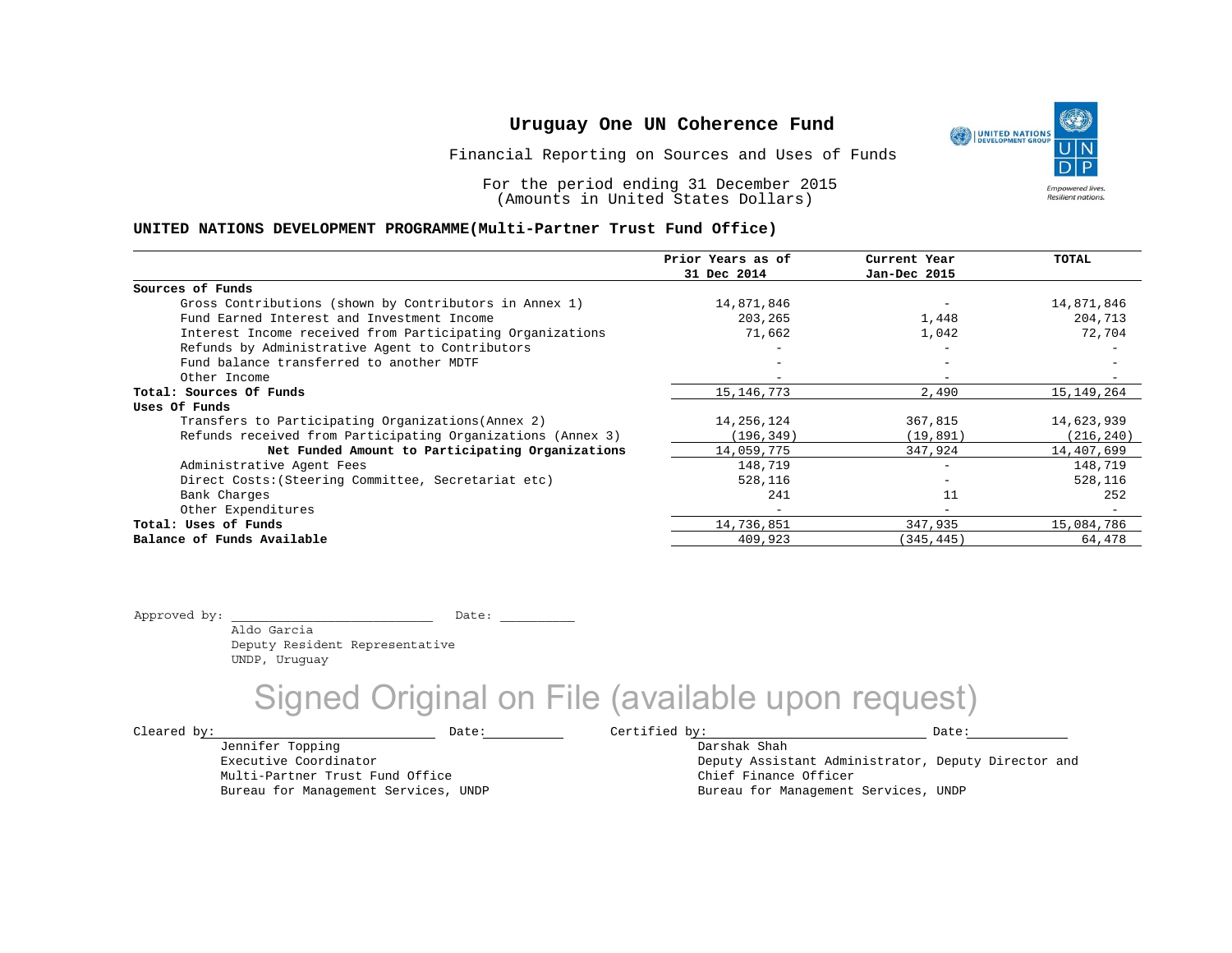

Financial Reporting on Sources and Uses of Funds

For the period ending 31 December 2015 (Amounts in United States Dollars)

#### **UNITED NATIONS DEVELOPMENT PROGRAMME(Multi-Partner Trust Fund Office)**

**Annex - 1: Gross Contributions**

| Prior Years as of | Current Year                 | TOTAL      |
|-------------------|------------------------------|------------|
| 31 Dec 2014       | Jan-Dec 2015                 |            |
|                   |                              |            |
| 4,551,000         | $\overline{\phantom{0}}$     | 4,551,000  |
| 690,075           | $\qquad \qquad \blacksquare$ | 690,075    |
| 1,830,771         | $\overline{\phantom{0}}$     | 1,830,771  |
| 7,800,000         | $\overline{\phantom{0}}$     | 7,800,000  |
| 14,871,846        | $-$                          | 14,871,846 |
|                   |                              |            |

Approved by: \_\_\_\_\_\_\_\_\_\_\_\_\_\_\_\_\_\_\_\_\_\_\_\_\_\_\_ Date: \_\_\_\_\_\_\_\_\_\_

 Aldo Garcia Deputy Resident Representative UNDP, Uruguay

Signed Original on File (available upon request)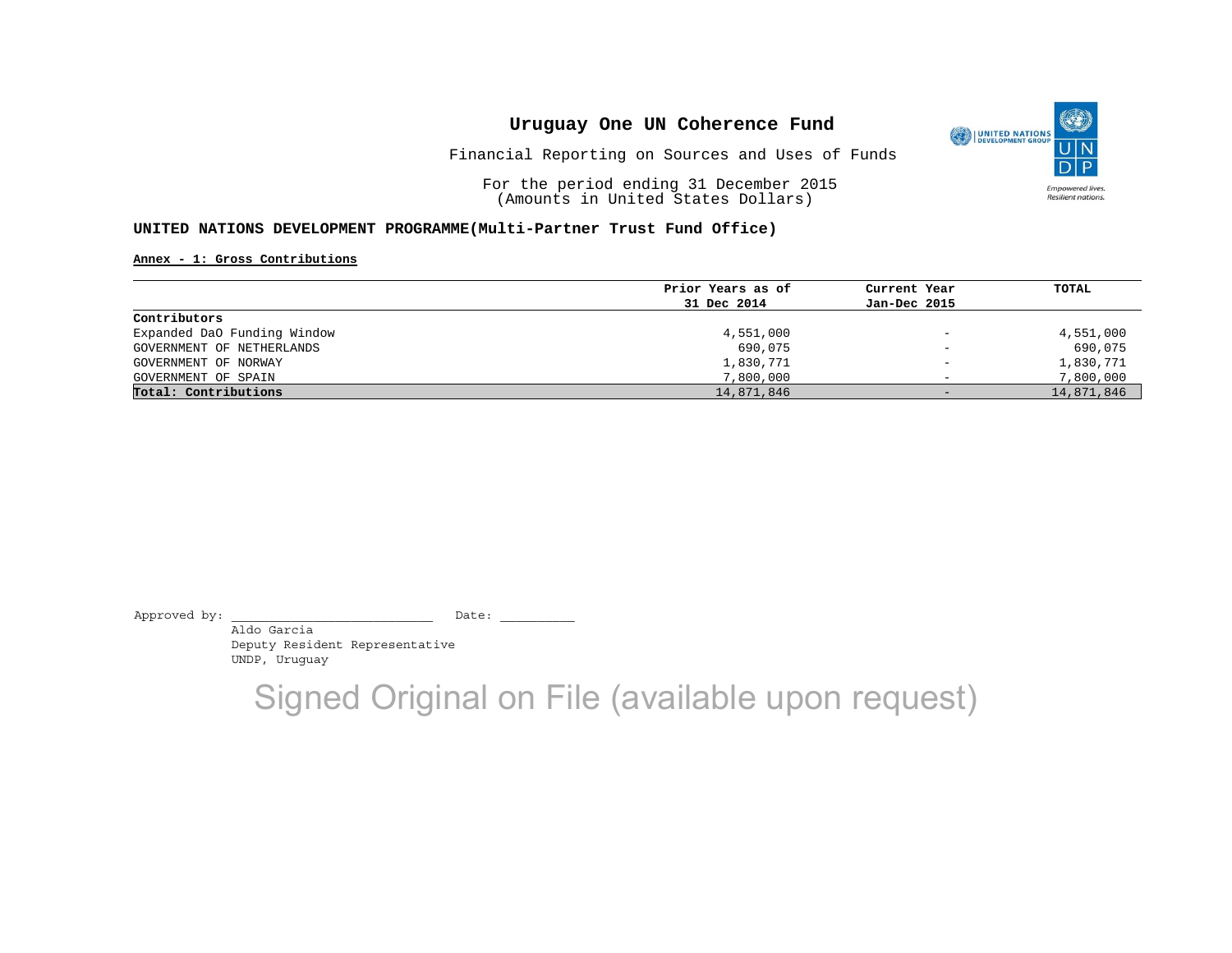

Financial Reporting on Sources and Uses of Funds

For the period ending 31 December 2015 (Amounts in United States Dollars)

### **UNITED NATIONS DEVELOPMENT PROGRAMME(Multi-Partner Trust Fund Office)**

### **Annex - 2: Transfers to Participating Organizations**

|                                                | Prior Years as of | Current Year             | TOTAL      |
|------------------------------------------------|-------------------|--------------------------|------------|
|                                                | 31 Dec 2014       | Jan-Dec 2015             |            |
| FAO                                            | 728,671           | $\overline{\phantom{a}}$ | 728,671    |
| ILO                                            | 974,346           | $\qquad \qquad -$        | 974,346    |
| IOM                                            | 1,088,799         | $\overline{\phantom{a}}$ | 1,088,799  |
| UNDP                                           | 5, 117, 253       | 147,815                  | 5,265,068  |
| UNEP                                           | 451,005           | $\overline{\phantom{0}}$ | 451,005    |
| UNESCO                                         | 1,501,080         | 220,000                  | 1,721,080  |
| UNFPA                                          | 1,378,867         | $\overline{\phantom{a}}$ | 1,378,867  |
| UNICEF                                         | 509,962           | $\qquad \qquad -$        | 509,962    |
| UNIDO                                          | 1,253,505         | $\overline{\phantom{a}}$ | 1,253,505  |
| UNODC                                          | 65,563            | $\qquad \qquad -$        | 65,563     |
| UNOPS                                          | 584,459           | $\overline{\phantom{a}}$ | 584,459    |
| UNWOMEN                                        | 602,614           | $\qquad \qquad -$        | 602,614    |
| Total Transfers to Participating Organizations | 14, 256, 124      | 367,815                  | 14,623,939 |

Approved by: \_\_\_\_\_\_\_\_\_\_\_\_\_\_\_\_\_\_\_\_\_\_\_\_\_\_\_ Date: \_\_\_\_\_\_\_\_\_\_

 Aldo Garcia Deputy Resident Representative UNDP, Uruguay

Signed Original on File (available upon request)